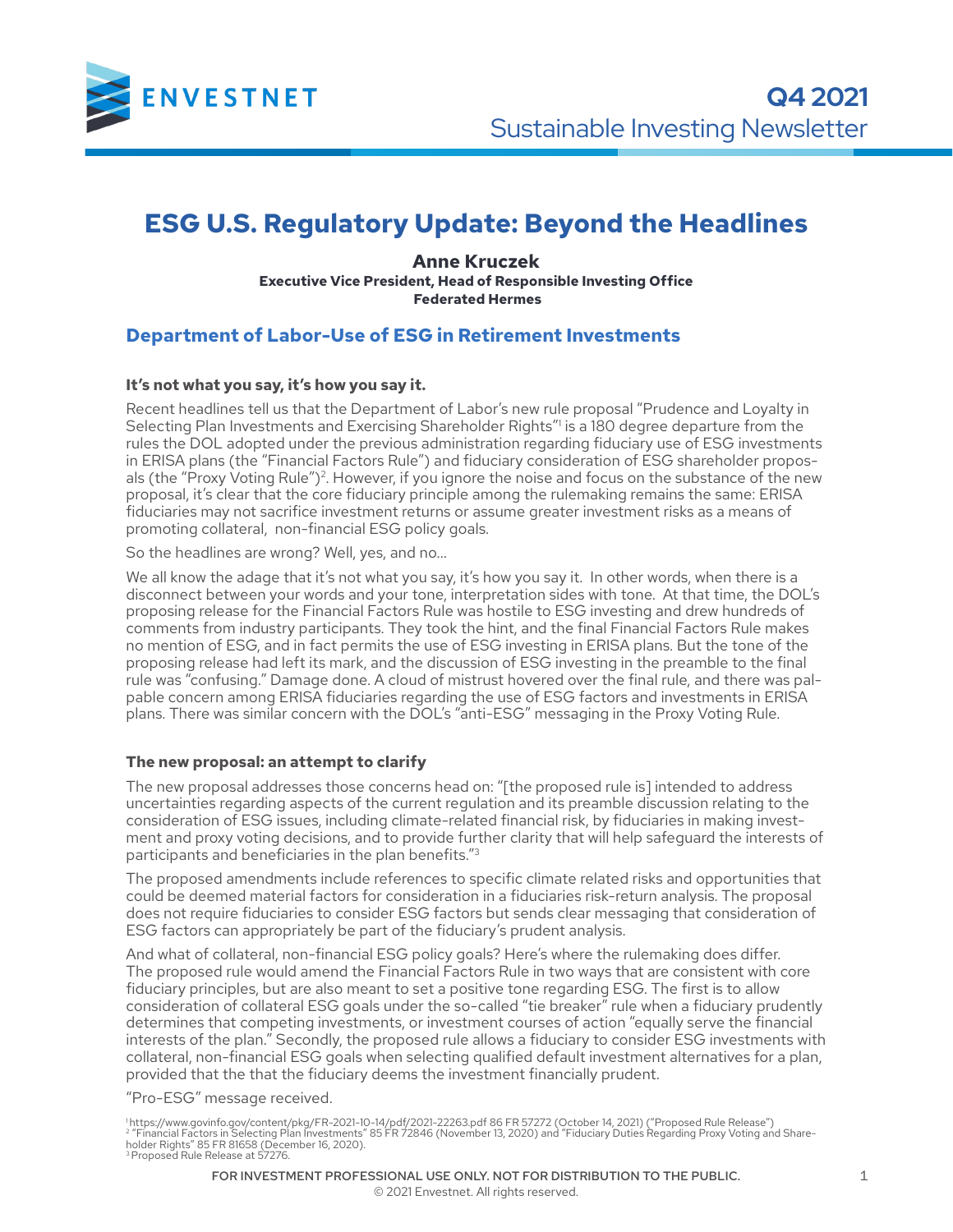

However, fiduciaries should proceed with some caution and avoid misinterpreting the encouraging tone of the proposed amendments in a way that loses sight of the core fiduciary principles under the duties of prudence and loyalty. Nothing in the proposed rulemaking changes the DOL's longstanding position that ERISA fiduciaries may not sacrifice investment returns or assume greater investment risks as a means of promoting collateral social policy goals. On this, both the Trump and Biden administrations can agree – which could be the most provocative headline of all!

## **SEC – It's what you say and how you say it**

The Securities and Exchange Commission (SEC) has also been busy on the ESG front. The SEC is focused on disclosures and there is a common theme underlying their efforts: say what you do and do what you say. No more, when it comes to mutual fund names, and no less, when it comes to public issuer disclosures. They've made clear that overstatement of the impact or use of ESG- related factors and investment processes, aka "greenwashing," has the spotlight. But they also want to ensure that investors are receiving all material information when making investment decisions, including material information regarding climate change.

To that end, the SEC has solicited input from institutional investors, asset managers, consultants and other stakeholders as they work toward new rulemaking:

- With respect to mutual funds, the SEC requested public input as to whether their current rulemaking regarding fund names remains effective in preventing misleading or deceptive names given the subjectivity of terms such as "ESG", "Green", or "Sustainable".4 They are considering how best to overlay the current principled-based names rule with the individualized nature of ESG investing.
- With respect to public issuers, the SEC has requested public comment on the development of a rule which would require the disclosure of consistent, comparable and decision- useful information related to an issuer's contribution to climate change.<sup>5</sup> They are considering the implications of a principles-based disclosure regime or a prescriptive one. They could propose a hybrid approach which would take into consideration the significant differences in industries' contributions to greenhouse gas emissions.

In both cases, the SEC has signaled that there will be proposed rulemaking in the near future, perhaps by year-end and almost certainly in early 2022.

Investors and regulators seem to be aligned in understanding that ESG factors can influence investment decisions. We are hopeful that the tone, tenor, and wording of any new regulation will align to allow industry participants to feel comfortable moving forward with prudent ESG investing.

*Views are as of November 15, 2021, and are subject to change based on market conditions and other factors. These views should not be construed as a recommendation for any specific security or sector.*

<sup>4</sup> Request for Comments on Fund Names, Investment Company Act Release No. 33809 (March 2, 2020), 85 FR 13221 (March 6, 2020).<br><sup>5</sup> Allison Herren Lee, Cmr., Securities and Exchange Commission, Public Input Welcomed on Clim